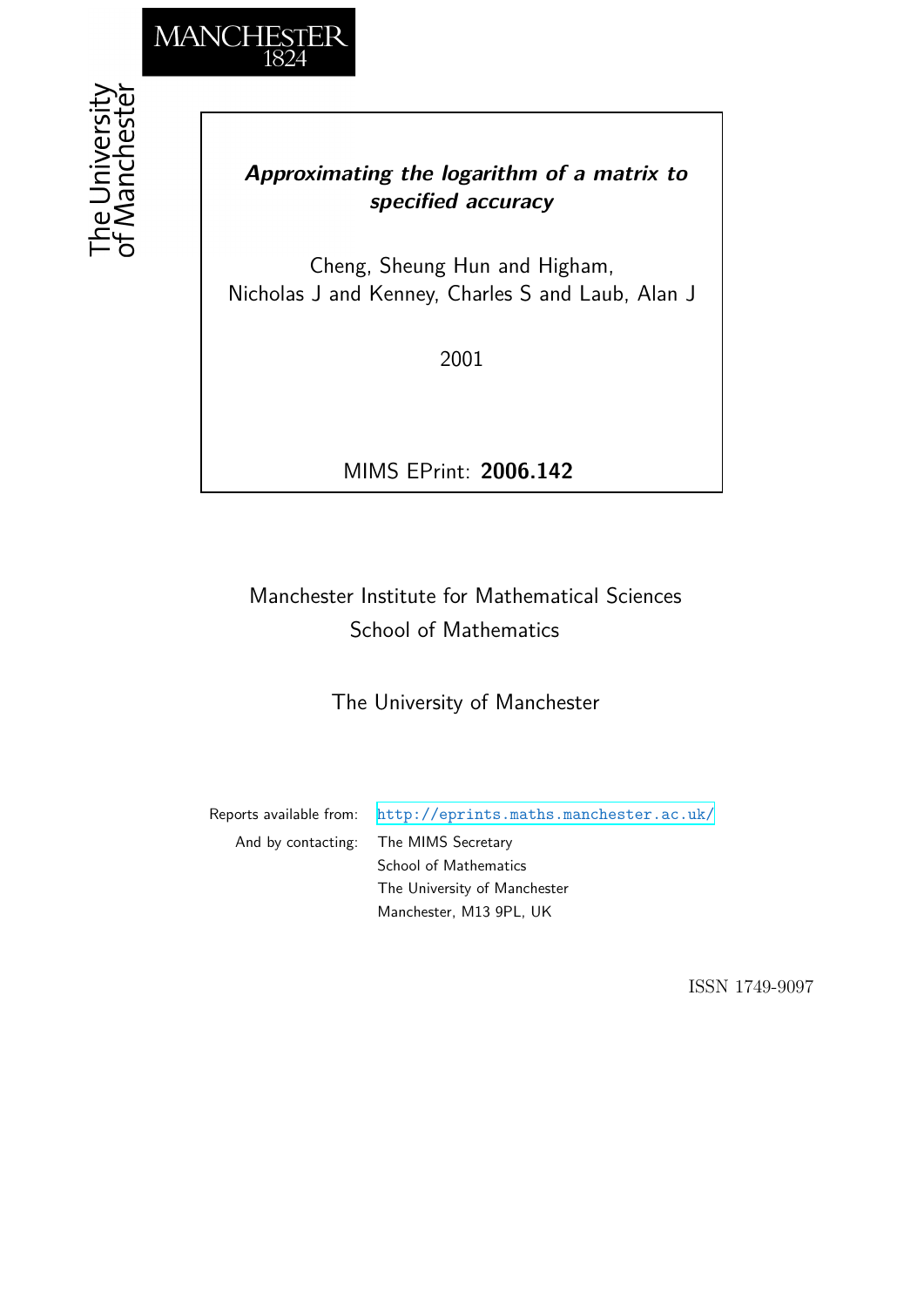### **APPROXIMATING THE LOGARITHM OF A MATRIX TO SPECIFIED ACCURACY**<sup>∗</sup>

#### SHEUNG HUN CHENG†, NICHOLAS J. HIGHAM‡, CHARLES S. KENNEY§, AND ALAN J. LAUB¶

**Abstract.** The standard inverse scaling and squaring algorithm for computing the matrix logarithm begins by transforming the matrix to Schur triangular form in order to facilitate subsequent matrix square root and Padé approximation computations. A transformation-free form of this method that exploits incomplete Denman–Beavers square root iterations and aims for a specified accuracy (ignoring roundoff) is presented. The error introduced by using approximate square roots is accounted for by a novel splitting lemma for logarithms of matrix products. The number of square root stages and the degree of the final Padé approximation are chosen to minimize the computational work. This new method is attractive for high-performance computation since it uses only the basic building blocks of matrix multiplication, LU factorization and matrix inversion.

Key words. matrix logarithm, Padé approximation, inverse scaling and squaring method, matrix square root, Denman–Beavers iteration

**AMS subject classification.** 65F30

**PII.** S0895479899364015

**1. Introduction.** Logarithms of matrices arise in various contexts. For example, for a physical system governed by a linear differential equation of the form

$$
\frac{dy}{dt} = Xy,
$$

we may be interested in determining the matrix  $X$  from observations of the state vector  $y(t)$  [1], [20]. If  $y(0) = y_0$  then  $y(t) = e^{Xt}y_0$ , where the exponential of a matrix is defined by

$$
e^X = \sum_{k=0}^{\infty} \frac{X^k}{k!}.
$$

By observing y at  $t = 1$  for initial states consisting of the columns of the identity matrix, we obtain the matrix  $A = e^X$ . Under certain conditions on A and X, we can then solve for X as  $X = \log A$ . This raises the question of how to compute a logarithm of a matrix.

When A is near the identity matrix several methods can be used to approximate  $log A$  directly, that is, without any nontrivial transformation of  $A$ . For example,

<sup>∗</sup>Received by the editors November 16, 1999; accepted for publication (in revised form) by A. Edelman August 23, 2000; published electronically March 13, 2001.

http://www.siam.org/journals/simax/22-4/36401.html

<sup>&</sup>lt;sup>†</sup>Centre for Novel Computing, Department of Computer Science, University of Manchester, Manchester, M13 9PL, England (scheng@cs.man.ac.uk, http://www.cs.man.ac.uk/˜scheng/). The work of this author was supported by Engineering and Physical Sciences Research Council grant GR/L94314.

<sup>‡</sup>Department of Mathematics, University of Manchester, Manchester, M13 9PL, England (higham@ma.man.ac.uk, http://www.ma.man.ac.uk/˜higham/). The work of this author was supported by Engineering and Physical Sciences Research Council grant GR/L94314.

<sup>§</sup>ECE Department, University of California, Santa Barbara, CA 93106-9560 (kenney@seidel. ece.ucsb.edu).

<sup>¶</sup>College of Engineering, University of California, Davis, CA 95616-5294 (laub@ucdavis.edu). The work of this author was supported by NSF grant ECS-9633326.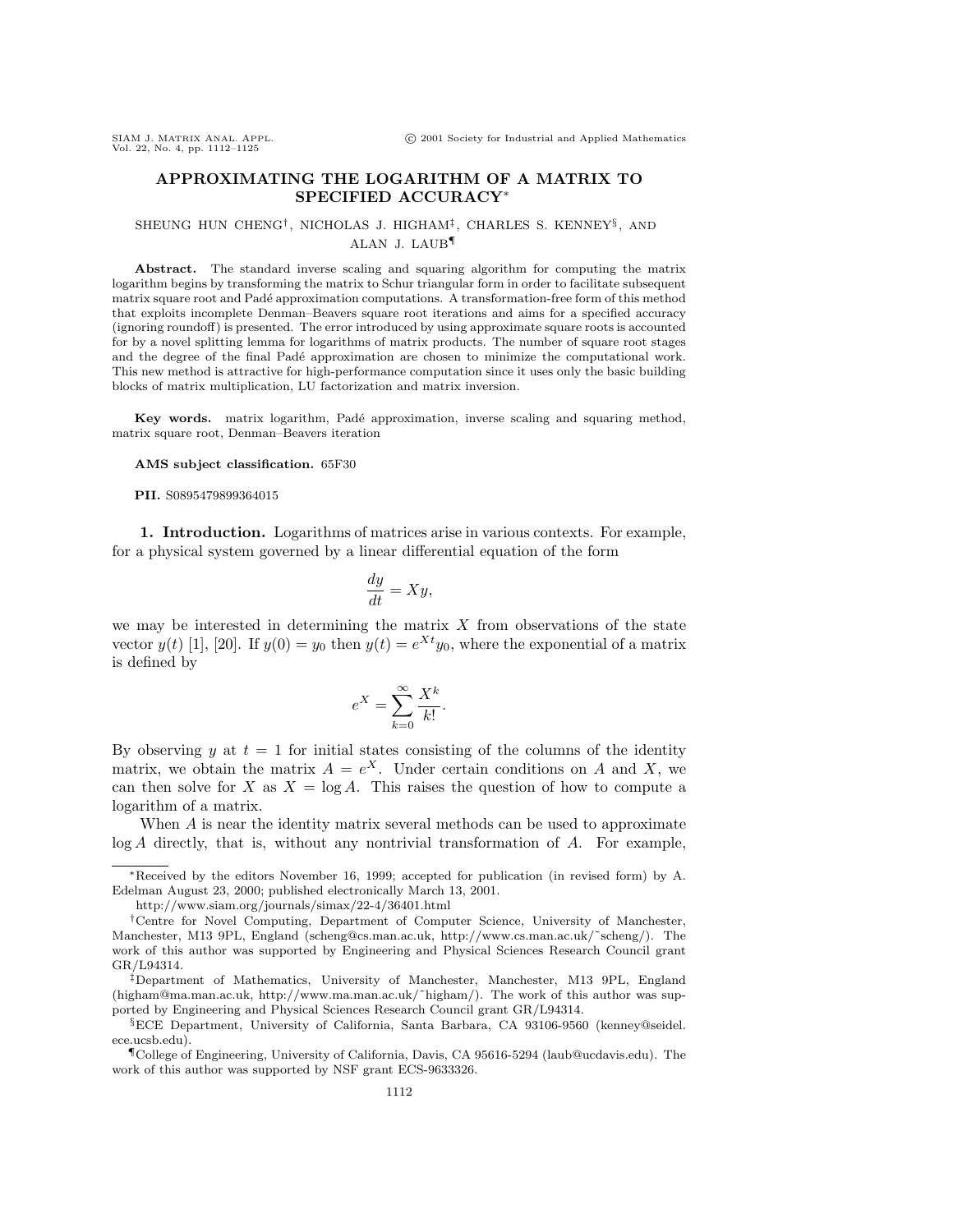we can truncate the Taylor series  $\log(I - W) = -W - W^2/2 - W^3/3 - \cdots$ , where  $W = I - A$ . Alternatively, we can use Padé approximations of  $log(I - W)$ ; see [16] and section 5 below. Unfortunately, if A is not near the identity then these methods either do not converge or converge so slowly that they are not of practical use. The standard way of dealing with this problem is to use the square root operator repeatedly to bring A near the identity:

(1.1) 
$$
\log A = 2^k \log A^{1/2^k}.
$$

(Definitions of the logarithm and square root functions for matrices are given in the next section.) As k increases,  $A^{1/2^k} \to I$ , so for sufficiently large k we can apply a direct method to  $A^{1/2^k}$ . This procedure for the logarithm was introduced by Kenney and Laub [15] and is referred to as inverse scaling and squaring, since it reverses the usual scaling and squaring method of evaluating the matrix exponential:  $e^X = (e^{X/2^k})^{2^k}$  [19], [21].

Two related questions arise with the inverse scaling and squaring method. First, potentially the most expensive part of the method is the computation of the square roots. For cases where only modest accuracy is required in the logarithm it is natural to ask whether the cost of this part of the computation can be reduced by computing approximate square roots. The second question concerns the effect of errors in computing the square roots on the accuracy of the computed logarithm. In [15] the square roots are computed using the Schur method [4], [9], [12], which has essentially optimal accuracy and stability properties, but the effects of rounding errors are not analyzed.

In partial answer to these questions we develop an extension of the inverse scaling and squaring method with two key properties.

- 1. It aims for a specified accuracy in the computed logarithm, requiring less work when more modest accuracy is requested. When full accuracy (that of the underlying arithmetic) is requested, our method becomes a new and attractive implementation of the original inverse scaling and squaring method.
- 2. It can be implemented using only the basic building blocks of matrix multiplication, LU factorization, and matrix inversion. The method is therefore attractive for high-performance computation.

In view of these two properties our method may also be of interest for computing the logarithm in variable precision computing environments, such as in symbolic manipulation packages. Our bounds for the various truncation errors are developed for exact arithmetic. In floating point arithmetic, rounding errors also influence the accuracy. We do not rigorously bound the effect of rounding errors, but rather estimate it in terms of the conditioning of the problem.

Our new method is based on a splitting lemma for the logarithm (Lemma 2.1 below), which says that if  $A = BC$  and B and C commute then, under certain conditions,

$$
\log A = \log B + \log C.
$$

In the special case  $B = C = A^{1/2}$  we recover the basis of (1.1):  $\log A = 2 \log A^{1/2}$ . We apply the splitting lemma to the Denman–Beavers (DB) iteration for the matrix square root [5]:

$$
Y_{k+1} = (Y_k + Z_k^{-1})/2, \t Y_0 = A,
$$
  

$$
Z_{k+1} = (Z_k + Y_k^{-1})/2, \t Z_0 = I.
$$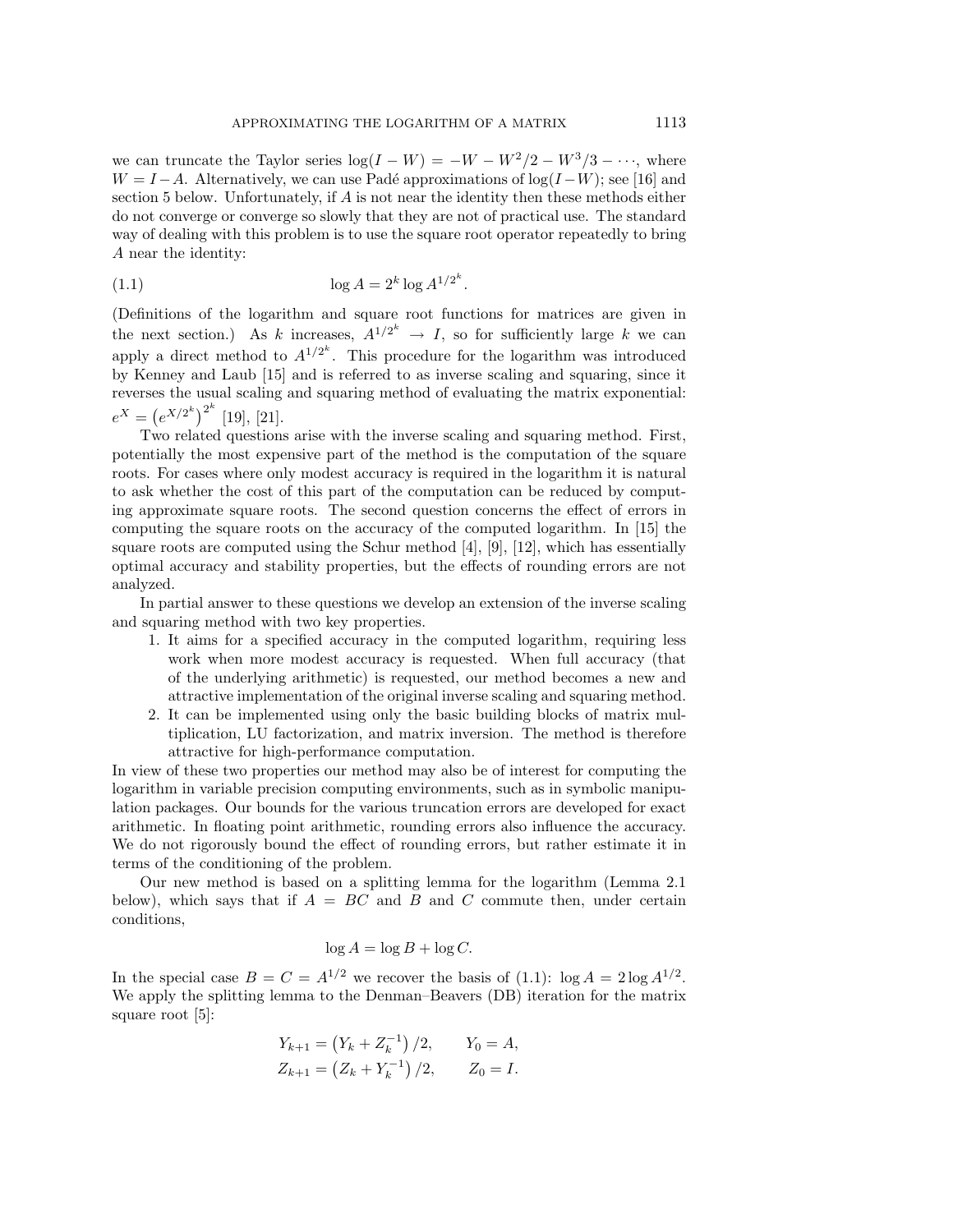The DB iteration converges quadratically with  $Y_k \to A^{1/2}$  and  $Z_k \to A^{-1/2}$ . The splitting lemma can be used to show that

$$
\log A = 2\log Y_k - \log Y_k Z_k.
$$

The matrix product  $Y_k Z_k$  converges to the identity and so its logarithm converges to zero. Our approach is to iterate until  $\log Y_k Z_k$  is sufficiently small, then apply the process recursively on  $Y_k$ , monitoring the error build-up as we proceed. We thus apply an incomplete square root cascade that brings A close enough to the identity so that the logarithm can be approximated directly.

To increase the efficiency of our method we develop in section 3 a product form of the DB iteration that trades one of the matrix inversions for a matrix multiplication and automatically generates the products  $Y_k Z_k$ . We also incorporate scaling to reduce the overall number of iterations. The product form iteration turns out to be closely related to the standard Newton iteration for the matrix sign function, as explained in section 4. In section 5 we develop the implementation details for the incomplete square root cascade. Our method uses a Padé approximation, explained in section 6, whose order is chosen in section 7 together with the number of square root stages in order to minimize the computational work. Numerical experiments are described in section 8 and conclusions are given in section 9.

**2. Splitting lemma.** We begin by defining the matrix logarithm and square root functions. Let A be a real or complex matrix of order  $n$  with no eigenvalues on  $\mathbb{R}^-$  (the closed negative real axis). Then there exists a unique matrix X such that [15]

1.  $e^X = A;$ 

2. the eigenvalues of X lie in the strip  $\{z : -\pi < \text{Im}(z) < \pi\};$ We refer to X as the (principal) logarithm of A and write  $X = \log A$ . Similarly, there is a unique matrix  $S$  such that [9], [15]

1.  $S^2 = A;$ 

2. the eigenvalues of S lie in the open halfplane:  $0 < \text{Re}(z)$ . We refer to S as the (principal) square root of A and write  $S = A^{1/2}$ .

If A is real then its principal logarithm and principal square root are also real.

For our first result, we need to define the open halfplane associated with  $z = \rho e^{i\theta}$ , which is the set of complex numbers  $w = \zeta e^{i\phi}$  such that  $-\pi/2 < \phi - \theta < \pi/2$ .

LEMMA 2.1 (splitting lemma). Suppose that  $A = BC$  has no eigenvalues on  $\mathbb{R}^$ and

1.  $BC = CB$ ;

2. every eigenvalue of B lies in the open halfplane of the corresponding eigenvalue of  $A^{1/2}$  (or, equivalently, the same condition holds for C).

Then  $\log A = \log B + \log C$ .

*Proof.* First we show that the logarithms of B and C are well defined. Since  $A =$  $BC = CB$  it follows that A commutes with B and C. Thus there is a correspondence between the eigenvalues a, b, and c of  $A, B$ , and C:  $a = bc$ . Express these eigenvalues in polar form as

$$
a = \alpha e^{i\theta}, \quad b = \beta e^{i\phi}, \quad c = \gamma e^{i\psi}.
$$

Since A has no eigenvalues on  $\mathbb{R}^-$ ,

$$
(2.1) \t -\pi < \theta < \pi.
$$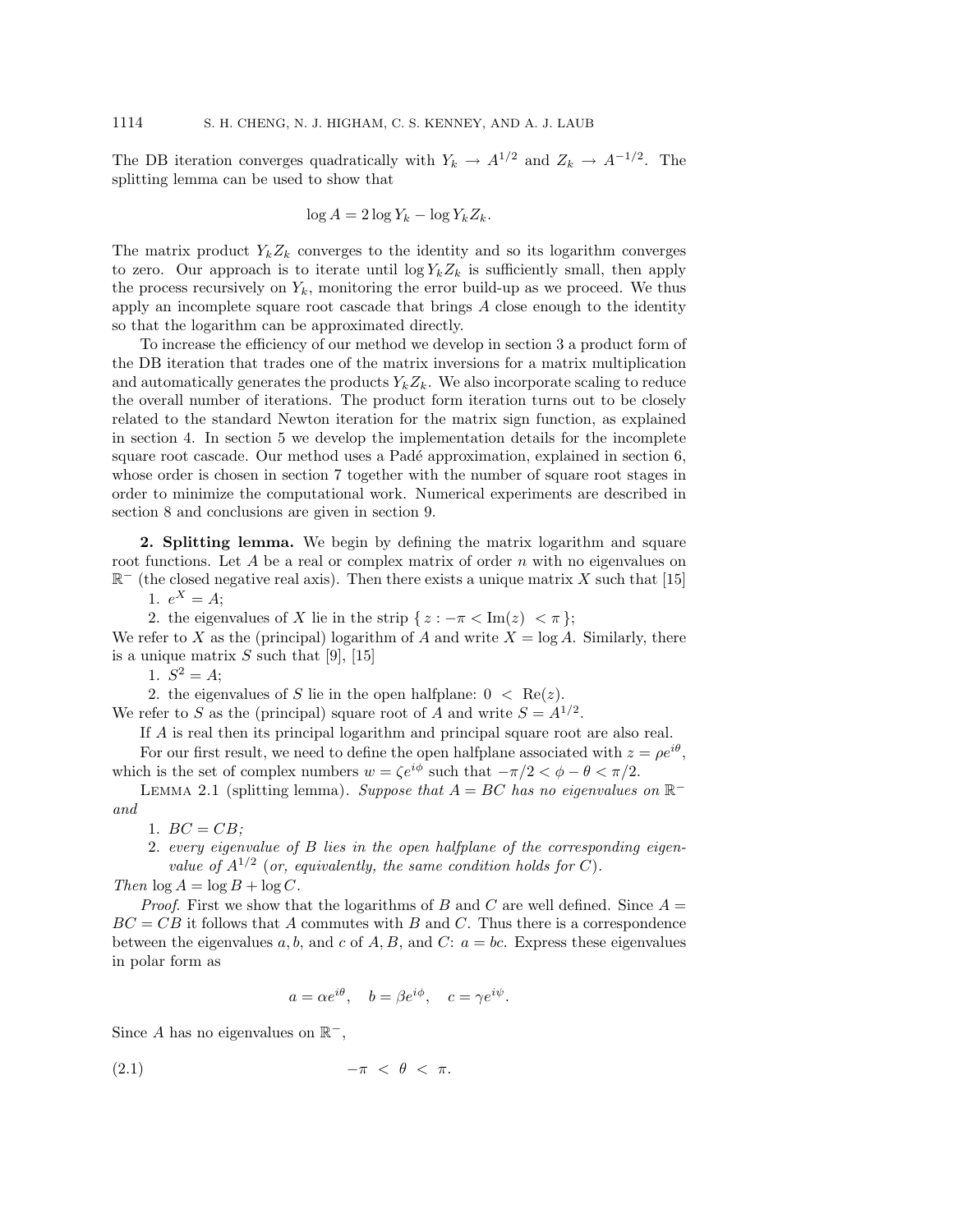The eigenvalues of B lie in the open halfplanes of the corresponding eigenvalues of  $A^{1/2}$ , that is,

(2.2) 
$$
-\frac{\pi}{2} < \phi - \frac{\theta}{2} < \frac{\pi}{2}.
$$

The relation  $a = bc$  gives  $\theta = \phi + \psi$ , from which we have  $\psi - \theta/2 = \theta/2 - \phi$ . It follows from  $(2.2)$  that the eigenvalues of C lie in the open halfplanes of the corresponding eigenvalues of  $A^{1/2}$ . Thus, in view of (2.1), B and C have no eigenvalues on  $\mathbb{R}^-$  and their logarithms are well defined.

Next, we show that  $e^{\log B + \log C} = A$ . The matrices  $\log B$  and  $\log C$  commute since  $B$  and  $C$  do. Using the well-known result that the exponential of the sum of commuting matrices is the product of the exponentials [14, Thm. 6.2.38], we have

$$
e^{\log B + \log C} = e^{\log B} e^{\log C} = BC = A.
$$

It remains to show that the eigenvalues of  $\log B + \log C$  have imaginary parts in  $(-\pi, \pi)$ . This follows since, in view of the commutativity of B and C, the eigenvalues of  $\log B + \log C$  are  $\log b + \log c = \log a$ .  $\Box$ 

Note that for  $A = BC$  the commutativity condition  $BC = CB$  is not enough to guarantee that  $\log A = \log B + \log C$ , as the following scalar example shows. Let  $a = e^{-2\epsilon i}$  and  $b = c = e^{(\pi - \epsilon)i}$  for  $\epsilon$  small and positive. Then  $a = bc$  but

$$
\log a = -2\epsilon i \neq (\pi - \epsilon)i + (\pi - \epsilon)i = \log b + \log c.
$$

The reason for this behavior is that  $b$  and  $c$  are equal to a nonprincipal square root of a, and hence are not in the halfplane of  $a^{1/2}$ .

**3. DB square root iteration.** The DB iteration [5] for the square root of a matrix A with no eigenvalues on  $\mathbb{R}^-$  is

(3.1) 
$$
Y_{k+1} = (Y_k + Z_k^{-1})/2, \qquad Y_0 = A,
$$

$$
Z_{k+1} = (Z_k + Y_k^{-1})/2, \qquad Z_0 = I.
$$

The iteration has the properties [8] (and see Theorem 4.1, below)

$$
\lim_{k \to \infty} Y_k = A^{1/2}, \qquad \lim_{k \to \infty} Z_k = A^{-1/2}
$$

and, for all  $k$ ,

(3.2) 
$$
Y_k = AZ_k, Y_k Z_k = Z_k Y_k, Y_{k+1} = (Y_k + A Y_k^{-1})/2.
$$

The next lemma is the basis for our use of the DB iteration for computing the logarithm.

Lemma 3.1. The DB iterates satisfy the splitting relations

$$
\log A = \log Y_k - \log Z_k
$$
  
=  $2 \log Y_k - \log Y_k Z_k$   
=  $-2 \log Z_k + \log Y_k Z_k$ .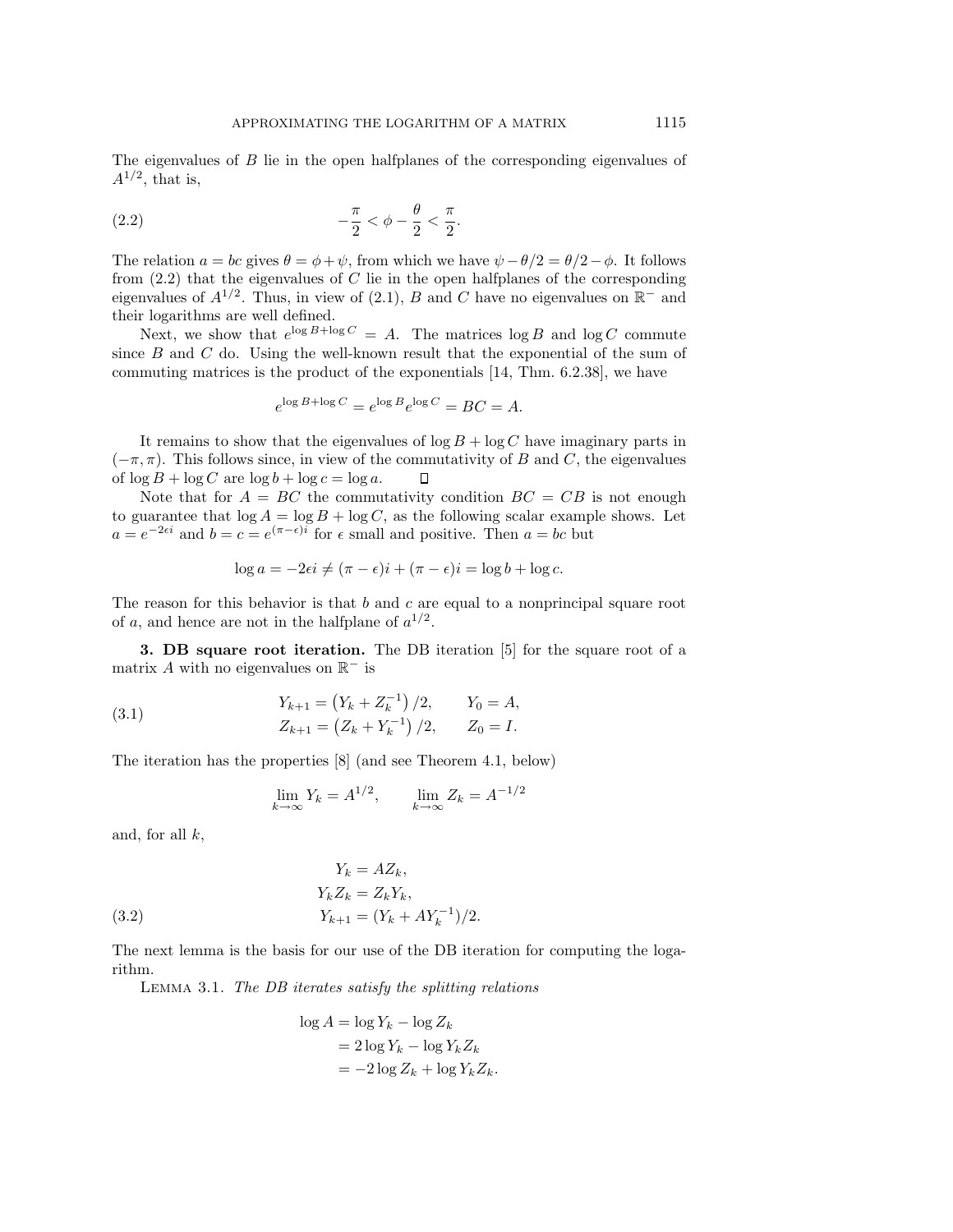*Proof.* Since  $A = Y_k Z_k^{-1}$ ,  $Y_k$  and  $Z_k$  commute and  $\log Z_k^{-1} = -\log Z_k$ , the first equality follows from Lemma 2.1 if we can show that the eigenvalues of  $Y_k$  are in the halfplane of the corresponding eigenvalues of  $A^{1/2}$ . By (3.2), the individual eigenvalues of  $Y_k$  follow the scalar iteration

$$
y_{k+1} = (y_k + ay_k^{-1})/2, \qquad y_0 = a,
$$

where  $a$  is an eigenvalue of  $A$ . This is just the scalar Newton iteration for the square root of a and it has the property that the iterates  $y_k$  remain in the halfplane of  $a^{1/2}$ (see, e.g., [8]). Similar arguments show that  $\log Y_k Z_k = \log Y_k + \log Z_k$ , which yields the remaining two equalities. П

To see how to use Lemma 3.1, note that since  $Y_k \to A^{1/2}$  and  $Z_k \to A^{-1/2}$ ,  $Y_k Z_k \to I$  and  $\log Y_k Z_k \to 0$ . Suppose we terminate the DB iteration after k iterations; we can write

$$
\log A = 2\log Y_k - E_1,
$$

where we wish  $E_1 = \log Y_k Z_k$  to be suitably small. Define  $Y^{(1)} = Y_k$ ,  $Z^{(1)} = Z_k$ . We now apply the DB iteration to  $Y^{(1)}$ , again for a finite number of iterations. Continuing this process leads after s steps to

(3.3) 
$$
\log A = 2^s \log Y^{(s)} - E_1 - 2E_2 - \dots - 2^{s-1} E_s, \quad E_i = \log Y^{(i)} Z^{(i)},
$$

where  $Y^{(i)}$  and  $Z^{(i)}$  are the final iterates from the DB iteration applied to  $Y^{(i-1)}$ . Our aim is that  $\log Y^{(s)}$  be easy to compute and the  $E_i$  terms be small enough to be ignored. Note that we could apply the DB iteration to the  $Z^{(i)}$  instead of the  $Y^{(i)}$ ; all the following analysis is easily adapted for this choice.

We need to bound the error terms  $E_i = \log Y^{(i)} Z^{(i)}$  without computing a matrix logarithm. One way to do this is as follows. Using the Taylor expansion of  $\log(1+x)$ it is easy to show that if  $||I - YZ|| < 1$  then

(3.4) 
$$
\|\log YZ\| \leq |\log(1 - \|I - YZ\|)|.
$$

Here, and throughout, the norm is any subordinate matrix norm. The terms  $Y_k Z_k$ are not formed during the DB iteration. However, a little manipulation shows that  $Y_{k+1}Z_{k+1} - I = (Y_{k+1} - Y_k)(Z_{k+1} - Z_k)$  and hence

(3.5) Yk+1Zk+1 − I≤Yk+1 − YkZk+1 − Zk.

Thus, if this upper bound does not exceed 1, we have a bound for  $||E_i||$  that can be computed at no extra cost and can be used to decide when the  $E_i$  terms can be neglected. However, both the bounds (3.4) and (3.5), and hence the bound for  $||E_i||$ , can be weak. Fortunately, there is a better approach: we can reformulate the DB iteration in terms of  $Y_k$  (or  $Z_k$ ) and the required product  $M_k = Y_k Z_k$ , as the next lemma shows.

LEMMA 3.2 (product form of DB iteration). Let  $Y_k$  and  $Z_k$  be the DB iterates for A and define  $M_k = Y_k Z_k$ . Then

(3.6) 
$$
M_{k+1} = \frac{1}{2} \left( I + \frac{M_k + M_k^{-1}}{2} \right), \qquad M_0 = A,
$$

$$
Y_{k+1} = Y_k (I + M_k^{-1})/2, \qquad Y_0 = A,
$$

$$
Z_{k+1} = Z_k (I + M_k^{-1})/2, \qquad Z_0 = I.
$$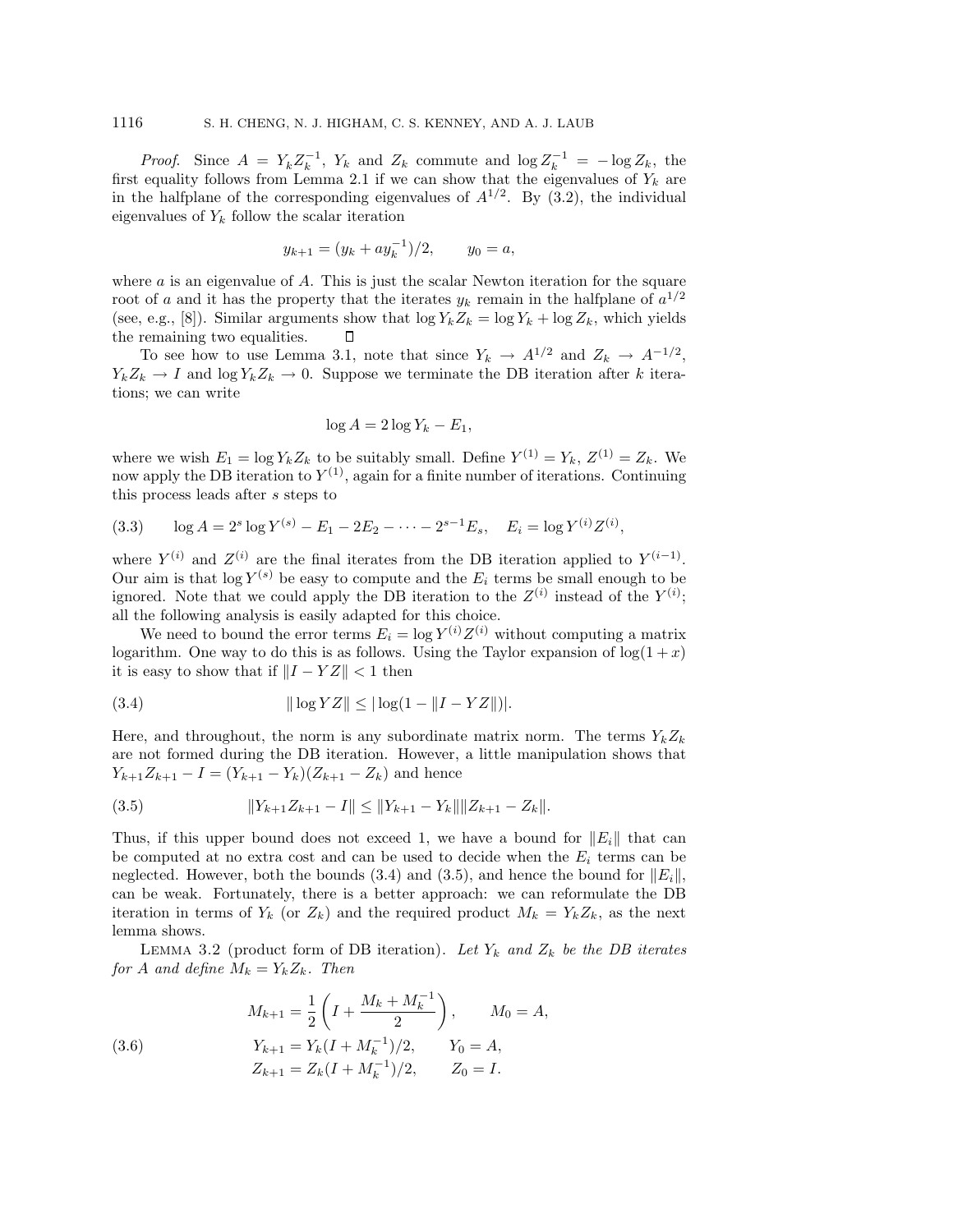In a high-performance computing environment, iterating with  $M_k$  and  $Y_k$  from (3.6), at the cost of one inversion and one multiplication per iteration, is preferable to iterating with  $Y_k$  and  $Z_k$  from (3.1), at the cost of two inversions per iteration, since matrix multiplication is faster than matrix inversion.

In practice, it is vital to scale matrix iterations to produce reasonably fast overall convergence. Higham [11] derives a scaling for the DB iteration based on  $\theta =$  $\det(Y_k)\det(Z_k)$ : it requires  $Y_k$  and  $Z_k$  to be multiplied by  $|\theta^{-1/(2n)}|$  at the start of the  $(k + 1)$ st iteration, where A is of order n. For the product form of the iteration, since  $\det(Y_k) \det(Z_k) = \det(M_k)$  and we invert and hence factorize  $M_k$ ,  $\theta$  is available at no extra cost.

Matrix iterations such as the DB iteration can suffer from numerical instability. Although an iteration may be globally convergent for the specified starting matrices, rounding errors can introduce perturbations that grow unboundedly, this phenomenon usually being associated with loss of commutativity of the iterates. We define an iteration  $X_{k+1} = f(X_k)$  to be stable in a neighborhood of a solution  $X = f(X)$  if the error matrices  $E_k = X - X_k$  satisfy

$$
E_{k+1} = L(E_k) + O(||E_k||^2),
$$

where  $L$  is a linear operator that has bounded powers, that is, there exists a constant c such that for all  $p > 0$  and arbitrary E of unit norm,  $||L^p(E)|| \leq c$ . The DB iteration is stable [8], [11]; the iteration (3.2), which is a standard Newton iteration for  $A^{1/2}$ , is unstable unless the eigenvalues  $\lambda_i$  of A satisfy [8]  $\max_{i,j}|1-(\lambda_i/\lambda_j)^{1/2}| \leq 2$ .

It is easy to show that the product form of the DB iteration is stable. Define the error terms  $G_k = Y_k - A^{1/2}$ ,  $H_k = Z_k - A^{-1/2}$ , and  $J_k = M_k - I$ . Simple manipulations show that, to first order in  $G_k$ ,  $H_k$ , and  $J_k$ ,

$$
\left[\begin{array}{c} G_{k+1} \\ H_{k+1} \\ J_{k+1} \end{array}\right] = \left[\begin{array}{ccc} I & 0 & -A^{1/2}/2 \\ 0 & I & -A^{-1/2}/2 \\ 0 & 0 & 0 \end{array}\right] \left[\begin{array}{c} G_k \\ H_k \\ J_k \end{array}\right] \equiv C \left[\begin{array}{c} G_k \\ H_k \\ J_k \end{array}\right].
$$

The coefficient matrix C is idempotent  $(C^2 = C)$  and hence has bounded powers. Thus the iteration is stable.

Before explaining the use of the modified DB iteration, we develop more insight into its properties by relating it to a well-known iteration for the matrix sign function.

**4. Relation to matrix sign function iteration.** For a matrix N with no eigenvalues on the imaginary axis the sign function is defined by [10], [18]

$$
\text{sign } N = N(N^2)^{-1/2}.
$$

The standard approach to compute sign  $N$  is to use the Newton iteration

$$
N_{k+1} = (N_k + N_k^{-1})/2, \qquad N_0 = N.
$$

This iteration converges quadratically to  $S = \text{sign } N$ , with error evolving in the Cayley metric according to [17]

$$
(N_{k+1}-S)(N_{k+1}+S)^{-1} = ((N_k - S)(N_k + S)^{-1})^2.
$$

The following theorem shows that the DB iterates are scaled versions of the Newton iterates for sign  $A^{1/2}$ .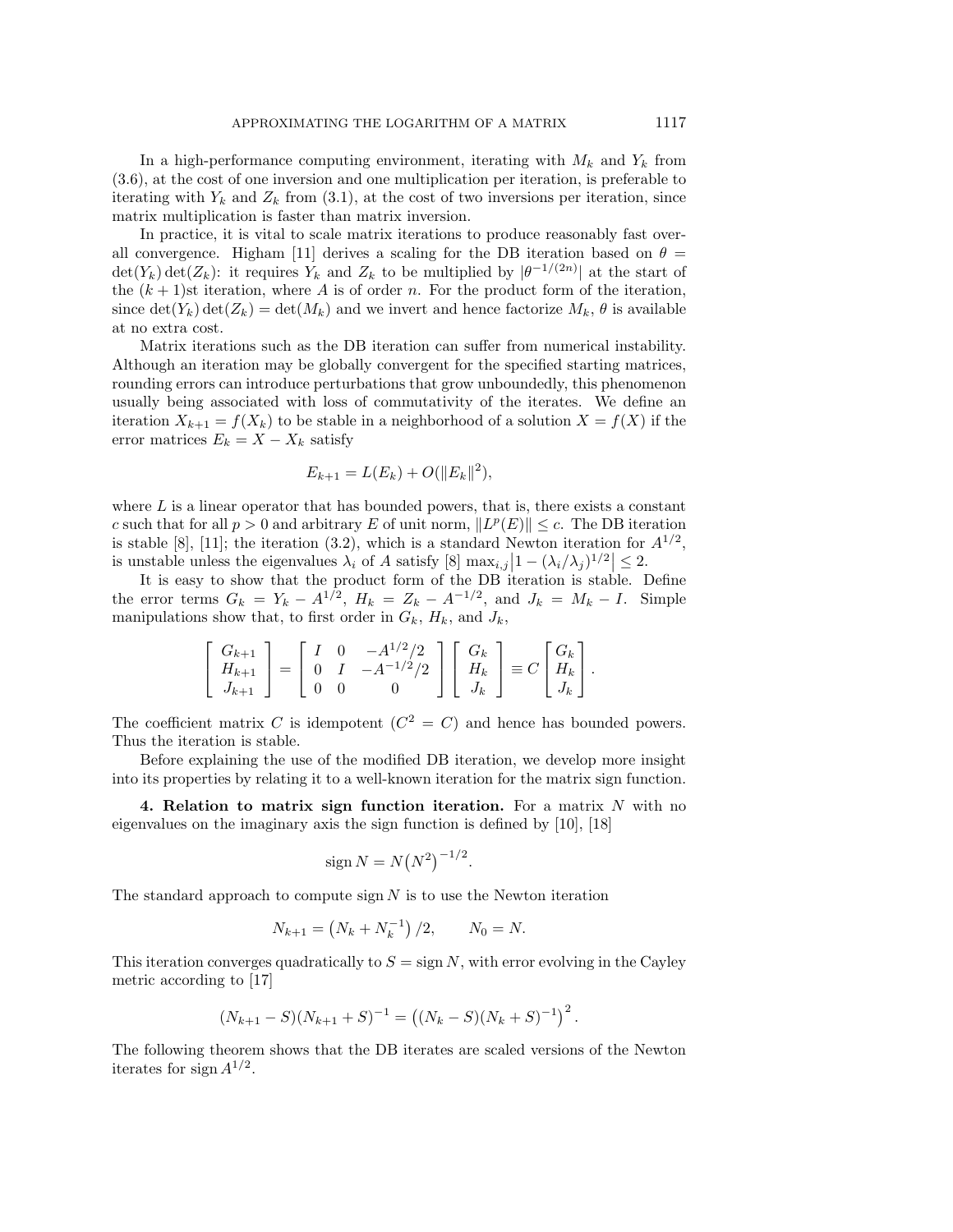THEOREM 4.1. Let A have no eigenvalues on  $\mathbb{R}^-$ . Let  $N_k$  be the Newton iterates for sign  $A^{1/2}$  (= I) and  $Y_k$ ,  $Z_k$ , and  $M_k = Y_k Z_k$  be the DB iterates for A in (3.1) and (3.6). Then

$$
Y_k = A^{1/2} N_k
$$
,  $Z_k = A^{-1/2} N_k$ ,  $M_k = N_k^2$ .

*Proof.* A straightforward induction, making use of the fact that  $N_k$  commutes with  $A^{1/2}$ .  $\Box$ 

Theorem 4.1 implies that the DB iterates  $Y_k, Z_k$ , and  $M_k$  converge quadratically to  $A^{1/2}$ ,  $A^{-1/2}$ , and I, respectively, with errors evolving in the Cayley metric according to

$$
(Y_{k+1} - A^{1/2})(Y_{k+1} + A^{1/2})^{-1} = ((Y_k - A^{1/2})(Y_k + A^{1/2})^{-1})^2,
$$
  
\n
$$
(Z_{k+1} - A^{-1/2})(Z_{k+1} + A^{-1/2})^{-1} = ((Z_k - A^{-1/2})(Z_k + A^{-1/2})^{-1})^2,
$$
  
\n
$$
(N_{k+1} - I)(N_{k+1} + I)^{-1} = ((N_k - I)(N_k + I)^{-1})^2,
$$

where  $N_k = M_k^{1/2}$ .

From  $[18]$  we know that k steps of the Newton iteration for the sign function generate the kth diagonal Padé approximation to the sign function, which is given by  $r_k = p_k/q_k$ , where  $p_k$  and  $q_k$  are the even and odd parts, respectively, of the polynomial  $(1+x)^{2^k}$ . Using Theorem 4.1 we can therefore obtain explicit rational expressions for the DB iterates. For example,  $Y_k = \tilde{p}_k(A)\tilde{q}_k^{-1}(A)$ , where

$$
\widetilde{p}_k(A) = \binom{2^k}{0} + \binom{2^k}{2}A + \binom{2^k}{4}A^2 + \dots + \binom{2^k}{2^k}A^{2^{k-1}},
$$
\n
$$
\widetilde{q}_k(A) = \binom{2^k}{1}I + \binom{2^k}{3}A + \binom{2^k}{5}A^2 + \dots + \binom{2^k}{2^k - 1}A^{2^{k-1} - 1}.
$$

**5. Incomplete square root cascade.** We return now to the use of the product form of the DB iteration to compute the logarithm. The following algorithm describes how we use the DB iteration, but omits convergence tests.

Algorithm 5.1. This algorithm runs an incomplete square root cascade on the matrix A of order n, using the product form of the DB iteration with scaling. The DB iteration is invoked s times, with  $k_i$  iterations on the ith invocation.

for 
$$
i = 1:s
$$
  
\nif  $i = 1$   
\n $M_0 = A$ ,  $Y_0 = A$   
\nelse  
\n $M_0 = Y^{(i-1)}$ ,  $Y_0 = Y^{(i-1)}$   
\nend  
\nfor  $k = 0: k_i - 1$   
\n $\gamma_k = |(\det(M_k))^{-1/(2n)}|$   
\n $M_{k+1} = \frac{1}{2} \left( I + \frac{\gamma_k^2 M_k + \gamma_k^{-2} M_k^{-1}}{2} \right)$   
\n $Y_{k+1} = \frac{1}{2} \gamma_k Y_k (I + \gamma_k^{-2} M_k^{-1})$   
\nend  
\n $M^{(i)} = M_{k_i}, Y^{(i)} = Y_{k_i}$   
\nend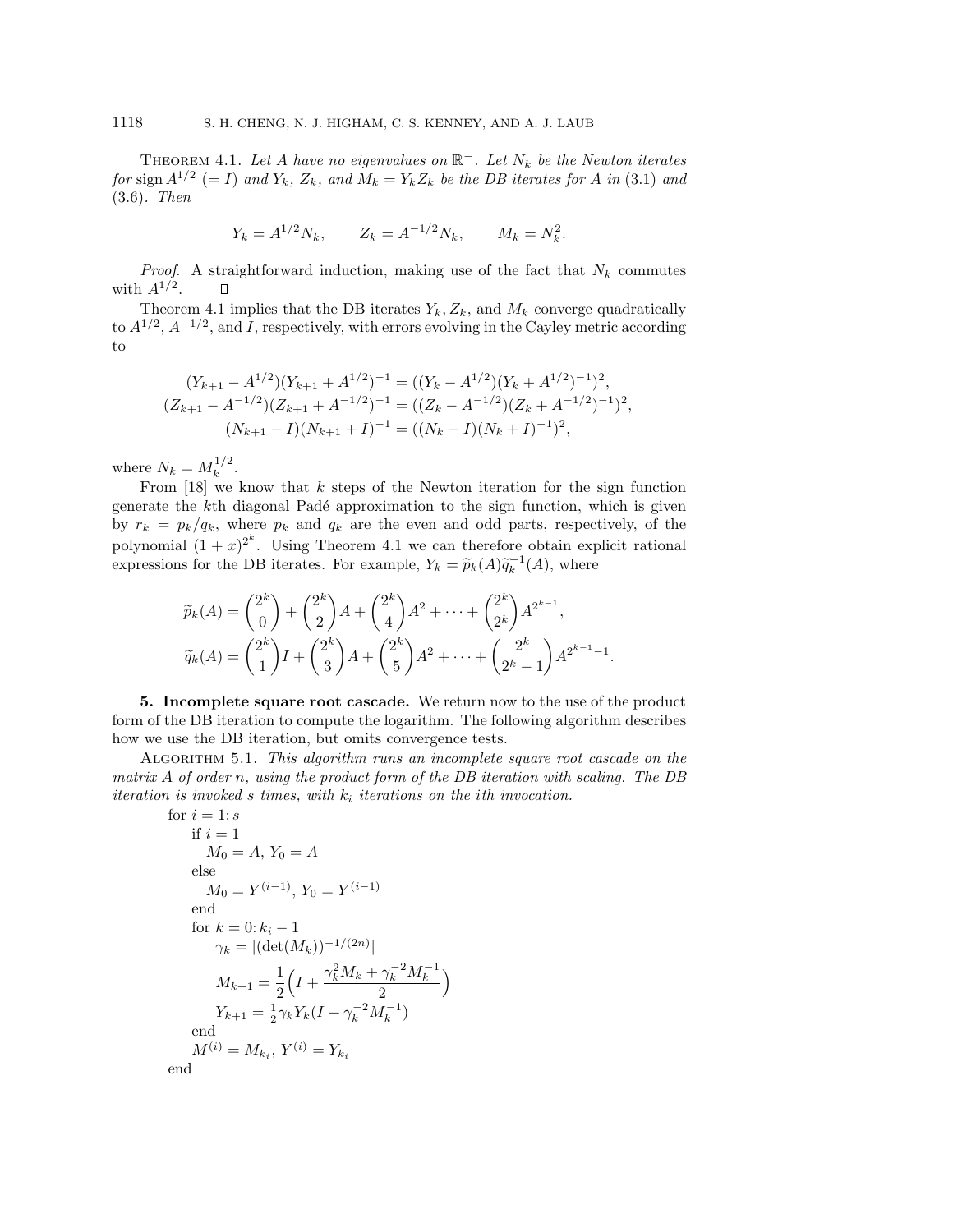With the notation of Algorithm 5.1, we can rewrite  $(3.3)$  as

(5.1) 
$$
\log A = 2^{s} \log Y^{(s)} - \log M^{(1)} - 2 \log M^{(2)} - \dots - 2^{s-1} \log M^{(s)}.
$$

Rather than simply discard the terms  $\log M^{(i)} = \log M_k$ , we can approximate them using

$$
(5.2) \t\t \tlog M_k \approx M_k - I.
$$

The error in this approximation satisfies

(5.3) 
$$
\|\log M_k - (M_k - I)\| \approx \|(M_k - I)^2\|/2.
$$

For comparison, the error resulting from continuing for one more iteration and then discarding  $\log M_{k+1}$  is

(5.4) 
$$
\|\log M_{k+1}\| \approx \|M_{k+1} - I\|.
$$

It can be shown that

$$
M_{k+1} - I = \frac{1}{4}(M_k - I)^2 M_k^{-1},
$$

and hence the error term in  $(5.4)$  is approximately half that in  $(5.3)$  close to convergence (recall that  $M_k \to I$ ). The product form of the DB iteration thus has an advantage over the original iteration; because it generates  $M_k$  explicitly it allows us to use the approximation (5.2) and thus to obtain similar accuracy in the logarithm with one less iteration.

Define the approximation  $L^{(s)}$  to log A by

(5.5) 
$$
L^{(s)} = 2^s \log Y^{(s)} - (M^{(1)} - I) - 2(M^{(2)} - I) - \cdots - 2^{s-1}(M^{(s)} - I).
$$

Then, subtracting (5.5) from (5.1) gives

(5.6) 
$$
\log A = L^{(s)} - \widetilde{E}_1 - 2\widetilde{E}_2 - \cdots - 2^{s-1}\widetilde{E}_s,
$$

where

$$
\widetilde{E}_i = \log M^{(i)} - \left(M^{(i)} - I\right).
$$

THEOREM 5.2. Let  $\delta > 0$ . In the ith product DB square root stage of Algorithm 5.1 let  $k_i$  be large enough so that

(5.7) 
$$
\left| \|W^{(i)}\| + \log(1 - \|W^{(i)}\|) \right| \le \delta/4^{i-1},
$$

where  $W^{(i)} = I - M^{(i)}$ . Then

(5.8) 
$$
\|\log A - L^{(s)}\| \le 2\delta \left(1 - \frac{1}{2^s}\right).
$$

Proof. Using the bound

$$
\|\widetilde{E}_i\| = \|W^{(i)} + \log(I - W^{(i)})\| \le ||W^{(i)}|| + \log(1 - \|W^{(i)}\|)| \le \delta/4^{i-1}
$$

in (5.6) and summing a geometric series yields the result. $\Box$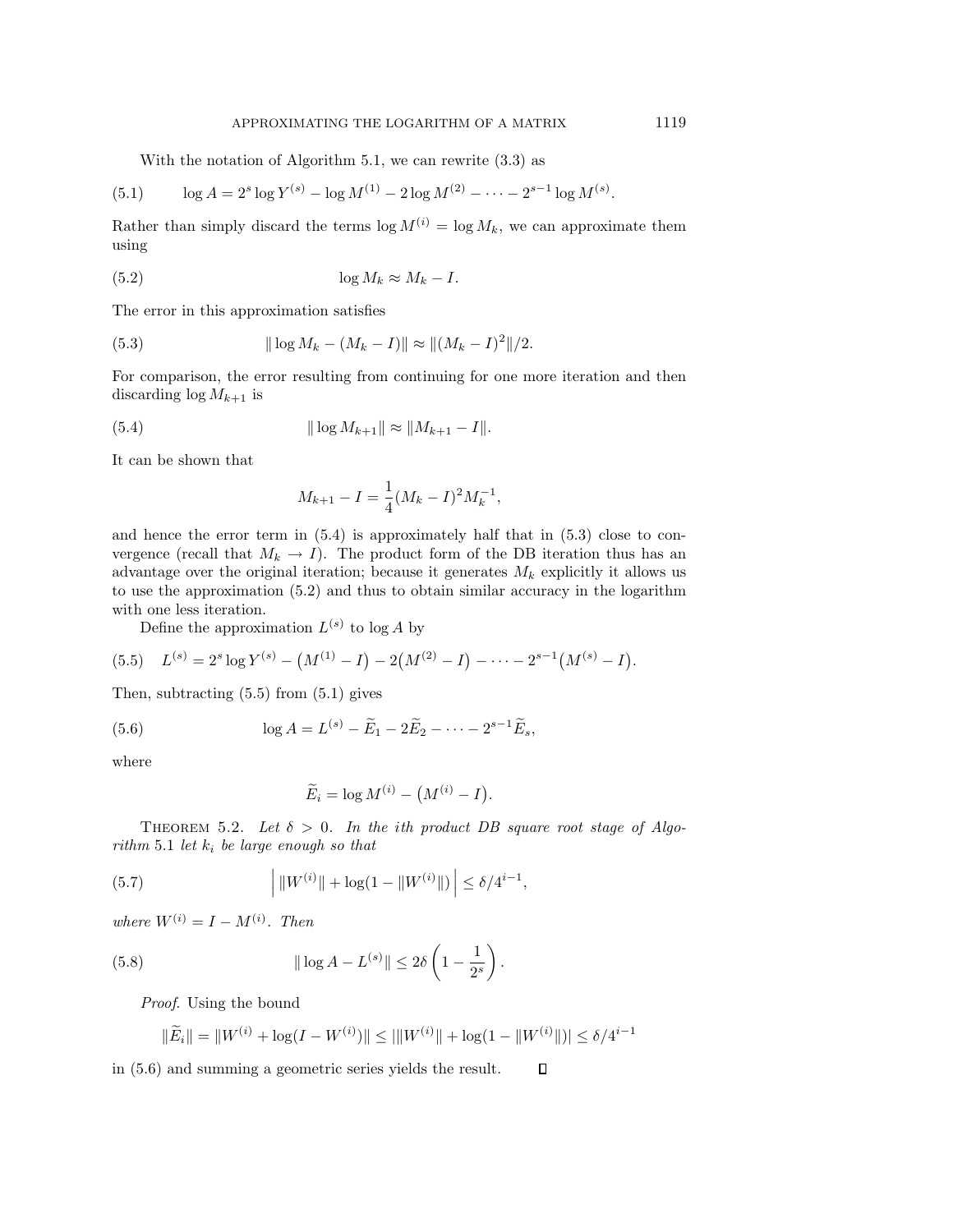To obtain a logarithm approximation, the final step is to approximate  $\log Y^{(s)}$ , by  $\tilde{L}$ , say. Then our approximation to  $\log A$  is

(5.9) 
$$
\widetilde{X} = 2^s \widetilde{L} - \sum_{k=1}^s 2^{k-1} \left( M^{(k)} - I \right).
$$

Assuming we choose the  $k_i$  as in Theorem 5.2, then (5.8) leads to

(5.10) 
$$
\|\widetilde{X} - \log A\| \le 2^s \|\widetilde{L} - \log Y^{(s)}\| + 2\delta \left(1 - \frac{1}{2^s}\right).
$$

It is natural to require that the error due to our approximation of  $\log Y^{(s)}$  satisfy the same bound as the error introduced by the incomplete square roots; thus we require

(5.11) 
$$
\|\widetilde{L} - \log Y^{(s)}\| \le 2^{1-s} \delta \left(1 - \frac{1}{2^s}\right).
$$

Then we have the overall error bound

(5.12) 
$$
\|\widetilde{X} - \log A\| \le 4\delta \left(1 - \frac{1}{2^s}\right) < 4\delta.
$$

Two questions arise: How shall we select s and how can we find  $\widetilde{L}$  such that (5.11) is satisfied? These questions are treated in the next two sections. We close this section by noting that (5.10) shows that the error in approximating  $\log Y^{(s)}$  is magnified by a factor  $2<sup>s</sup>$ . This is a fundamental limitation of the inverse scaling and squaring approach that is also identified in [7].

**6. Padé approximants.** If A is near the identity matrix then rational approximation of  $\log A$  is practical. Diagonal Padé approximants preserve some important properties of the logarithm and offer rapid convergence as the degree of the approximant increases [16]. For a given scalar function

$$
f(x) = \sum_{n=0}^{\infty} a_n x^n,
$$

we say that the rational function  $r_{km} = p_{km}/q_{km}$  is a  $[k/m]$  Padé approximant of f if  $p_{km}$  is a polynomial in x of degree at most k,  $q_{km}$  is a polynomial in x of degree at most m, and  $f(x) - r_{km}(x) = O(x^{k+m+1})$ . In addition, we usually require that  $p_{km}$  and  $q_{km}$  are relatively prime (have no common zeros) and that  $q_{km}$  has been normalized so that  $q_{km}(0) = 1$ . These conditions ensure that if a  $k/m$  approximant exists then it is unique; see [2] and [3]. Following Kenney and Laub [16] we restrict our attention to the diagonal  $(k = m)$  Padé approximants of  $f(x) = \log(1 - x)$ , the first three of which are (here, for convenience we have not normalized  $q_{mm}$ )

$$
r_{11}(x) = \frac{-2x}{2-x}, \quad r_{22}(x) = \frac{-6x + 3x^2}{6 - 6x + x^2}, \quad r_{33}(x) = \frac{-60x + 60x^2 - 11x^3}{60 - 90x + 36x^2 - 3x^3}.
$$

Kenney and Laub [16] show that the error in the Padé approximant evaluated at a matrix argument  $X$  is bounded by the error in the scalar approximation with  $x = \|X\|$ , provided that  $\|X\| < 1$ :

(6.1) 
$$
||r_{mm}(X) - \log(I - X)|| \le |r_{mm}(||X||) - \log(1 - ||X||)|.
$$

This bound can be evaluated at negligible cost given  $r_{mm}$ .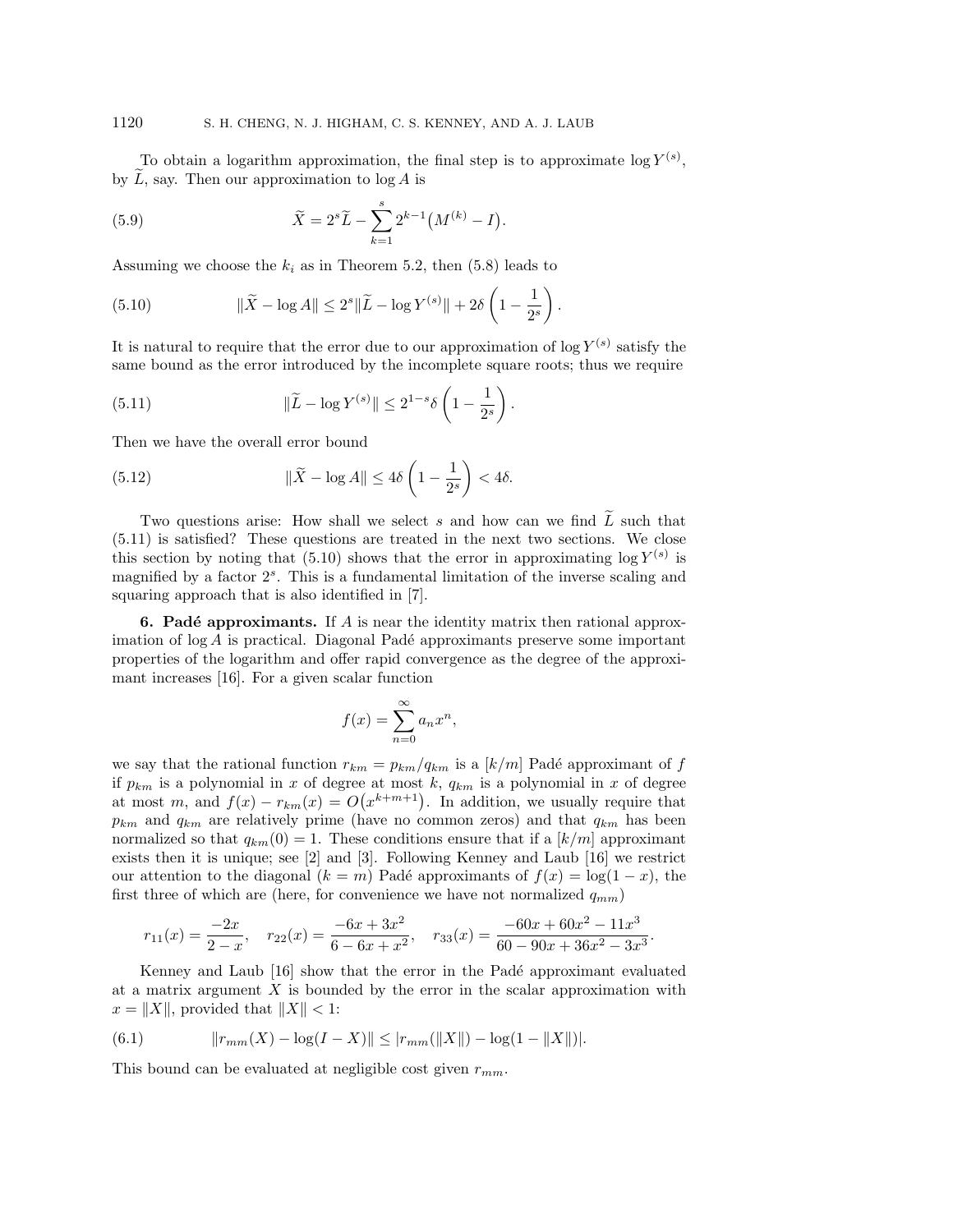**7. Inverse scaling and squaring with specified accuracy.** The availability of the error bound  $(6.1)$  for the Padé approximation makes possible a strategy for choosing s (the number of incomplete DB square root stages) and the order m of the final Padé approximation in order to achieve the desired accuracy with minimal work. For Padé approximation to be applicable  $s$  must be large enough so that  $||I - Y^{(s)}|| < 1$ . Once this point is reached, we can compare the work required to produce an acceptable Pad´e approximation at the current square root stage with the work required to carry out another square root stage and then evaluate a Padé approximation.

In view of  $(5.11)$  and  $(6.1)$ , a suitable order  $m_k$  of the Padé approximation at the  $k<sup>th</sup>$  square root stage is the smallest m for which

(7.1) 
$$
|r_{mm}(\|X\|) - \log(1 - \|X\|)| \le 2^{1-k} \delta\left(1 - \frac{1}{2^k}\right), \qquad X = I - Y^{(k)},
$$

where  $r_{mm}$  is the Padé approximant of order m as described in section 6. With this choice of m, and with the number of DB iterations  $k_i$  chosen as in Theorem 5.2, we have the bound (5.12), that is,

$$
\|\tilde{X} - \log A\| < 4\delta,
$$

where  $\tilde{X}$  is given by (5.9) with  $\tilde{L} = r_{mm}(I - Y^{(k)})$ . Note that this bound does not incorporate the effects of rounding errors. We comment below on the effects of roundoff.

Having determined  $m_k$ , we can consider whether to iterate further or not, by examining the cost of evaluating the Padé approximation. Several methods of evaluation are described and compared with respect to cost, storage, and accuracy in [13]. The best overall method is based on the partial fraction expansion

(7.3) 
$$
r_{mm}(x) = \sum_{j=1}^{m} \frac{\alpha_j^{(m)} x}{1 + \beta_j^{(m)} x},
$$

where the  $\alpha_j^{(m)}$  are the weights and the  $\beta_j^{(m)}$  the nodes of the m-point Gauss–Legendre quadrature rule on [0, 1]. Evaluating  $r_{mm}$  at the matrix argument X with  $m = m_k$ requires the solution of  $m_k$  linear systems each having n right-hand sides, which we will regard as equivalent to  $m_k$  matrix inversions.

To estimate the cost of proceeding for a further square root stage we need to know the number of iterations in that stage and the degree  $m_{k+1}$  of the Padé approximation at the end of the stage. Since  $A^{1/2^k} \to I$  as k increases, the square roots become easier to compute with increasing  $k$ , but this is compensated for by the more stringent accuracy demanded by the condition (5.7). In practice, the number of square root iterations frequently stays the same or decreases by 1 from one stage to the next. For our calculations we assume that the number of square root iterations on the  $(k+1)$ st stage is the same as that on the kth stage, which we denote by  $it_k$ . The estimated cost of the next square root stage is therefore it<sub>k</sub> matrix multiplications and it<sub>k</sub> matrix inversions.

To estimate  $m_{k+1}$  we note that

(7.4) 
$$
\left(I - A^{1/2^{k+1}}\right)\left(I + A^{1/2^{k+1}}\right) = I - A^{1/2^k}.
$$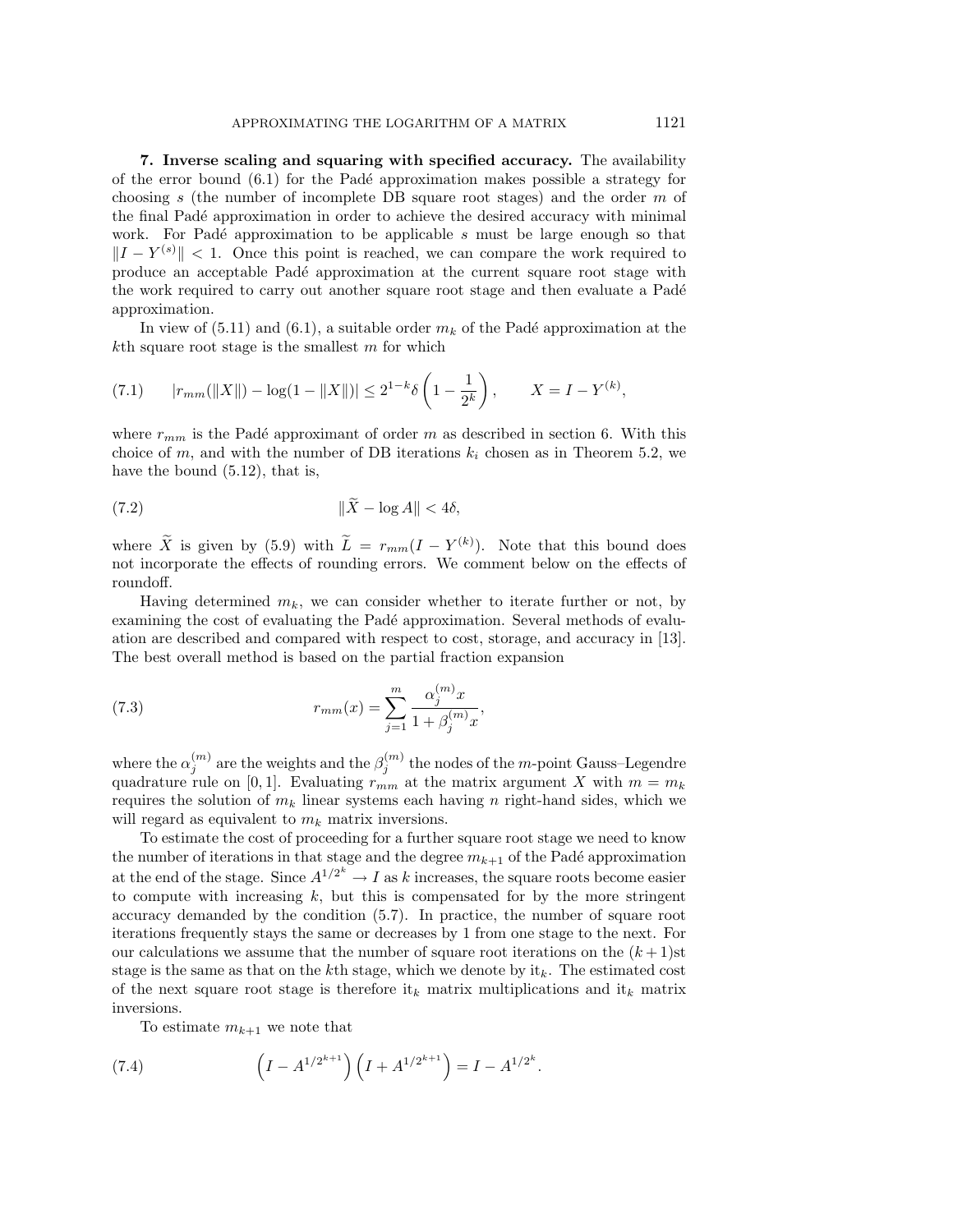Since  $A^{1/2^k} \to I$  we have

(7.5) 
$$
||I - A^{1/2^{k+1}}|| \approx \frac{1}{2} ||I - A^{1/2^{k}}||.
$$

We therefore use the approximation  $||I - Y^{(k+1)}|| \approx ||I - Y^{(k)}||/2$  in (7.1) to determine  $m_{k+1}$ .

Denoting by  $\alpha$  the ratio "cost of matrix inversion divided by cost of matrix multiplication," we terminate the square root iterations if

$$
(7.6) \t\t\t\t m_k \leq m_{k+1} + (1+\alpha)i t_k.
$$

For our tests we have taken  $\alpha = 1$  (as suggested by the operation counts), but on many computers a value of  $\alpha$  bigger than 1 and possibly depending on n would be more appropriate.

It is worth stressing that if any of the assumptions underlying our choice of s and  $m$  are not satisfied then the efficiency of the computation may be less than optimal but the error bound (7.2) still holds.

We summarize our overall algorithm as follows.

ALGORITHM 7.1. Given a matrix A with no eigenvalues on  $\mathbb{R}^-$ , and a tolerance  $\delta > 0$ , this algorithm approximates  $X = \log A$  to within absolute accuracy 4 $\delta$  (ignoring  $roundoff$ ).

- 1. Run Algorithm 5.1 with the  $k_i$  chosen as in Theorem 5.2, choosing s, the number of DB iteration stages, as the first k for which  $||I - Y^{(k)}|| \le 0.99$ , and (7.6) is satisfied with  $m_k \leq 16$ .
- 2. Use (7.3) to evaluate X, the  $[m_s/m_s]$  Padé approximation  $r_{m_s,m_s}(B)$  to  $log(I - B)$ , where  $B = I - Y^{(s)}$ .
- 3.  $X = 2<sup>s</sup> X \sum_{k=1}^{s} 2^{k-1} (M^{(k)} I).$

Now we return to the effects of roundoff. We do not attempt here a full rounding error analysis of Algorithm 7.1, as experience shows that it is difficult to obtain useful error bounds for iterations for the matrix square root and sign function. However, several observations can be made. First, it is shown in [13] that with the parameters  $0.99$  and  $16$  in step 1 of Algorithm 7.1 the Padé approximation is evaluated to high accuracy, because the matrices that are inverted are very well conditioned. Second, for tolerances  $\delta$  sufficiently larger than u the rounding errors can be subsumed in the truncation errors. Finally, even if the computed  $X$  has perfect backward stability, that is,

(7.7) 
$$
\widehat{X} = \log(A + \Delta A), \qquad \|\Delta A\| \le u\|A\|,
$$

where u is the unit roundoff, then the best forward error bound is  $[6]$ ,  $[15]$ 

$$
\frac{\|\hat{X} - X\|}{\|X\|} \le \|G'(A)\| \frac{\|A\|}{\|X\|} u + O(u^2),
$$

where  $G'(A)$  is the Fréchet derivative of  $G(A) = \log A = X$  at A. The term

$$
cond_G(A) = ||G'(A)|| \frac{||A||}{||X||}
$$

is a condition number for the logarithm function and it is notably absent in (7.2). Since no numerical algorithm can be expected to do better than achieve (7.7), we must accept that the computed  $\widehat{X}$  will at best satisfy the modified version of (7.2)

(7.8) 
$$
\|X - \log A\|_1 \leq \text{cond}_G(A) \|X\|_1 + 4\delta.
$$

Methods for estimating  $\text{cond}_G(A)$  are developed in [15].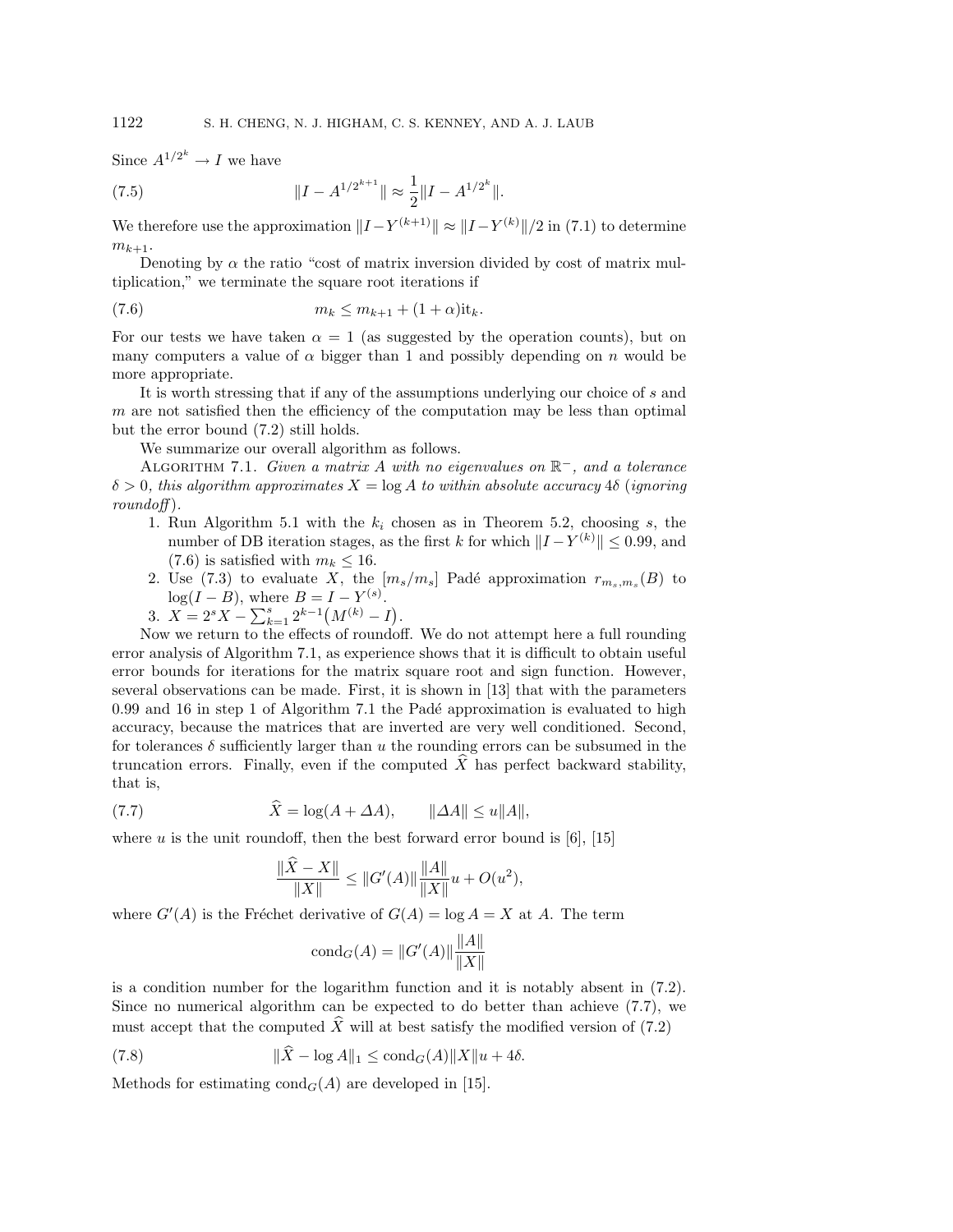**8. Numerical experiments.** We have implemented Algorithm 7.1 in MAT-LAB, for which the unit roundoff  $u = 2^{-53} \approx 1.1 \times 10^{-16}$ . The various tests in Algorithm 7.1 use the 1-norm. We describe results for three matrices  $A \in \mathbb{R}^{16 \times 16}$ .

- Matrix 1:  $\kappa_2(A) = 10^8$ , cond $_G(A) \approx 10^8$ . A is a random symmetric positive definite matrix with eigenvalues exponentially distributed between  $10^{-8}$
- and 1, formed using MATLAB's gallery('randsvd',...).<br>  $\kappa_2(A) = 1.2 \times 10^6$ ,  $\text{cond}_G(A) \approx 5 \times 10^9$ .  $A = QTQ^T$ . Matrix 2:  $\kappa_2(A) = 1.2 \times 10^6$ , cond<sub>G</sub>(A)  $\approx 5 \times 10^9$ . where  $Q$  is a random orthogonal matrix and  $T$ , obtained using gallery('rschur',...), is in real Schur form with eigenvalues  $\alpha_i$  +  $i\beta_j, \alpha_j = -j^2/10, \beta_j = -j, j = 1: n/2 \text{ and } (2j, 2j+1) \text{ elements } \mu \text{ (thus)}$  $\mu$  controls the nonnormality of the matrix). We took  $\mu = 25$ .
- *Matrix* 3:  $\kappa_2(A) = 13$ ,  $\text{cond}_G(A) \approx 1$ .  $A = QTQ^T$  is the same as matrix 2, but with  $\mu = 0$ .

For the tests we needed the exact logarithm, which we approximated by  $X_*$  computed using our own implementation of the inverse scaling and squaring method. Our code computes a Schur decomposition, computes square roots by the Schur method [4], [9], [12], and uses the [8/8] Padé approximation once  $||A^{1/2^{k}} - I||_1 \le 0.25$ . (Then the Padé approximation has error safely less than  $u$  [16, sect. 3].)

For each matrix we applied Algorithm 7.1 with tolerance  $\delta = \epsilon ||X_*||_F / 4$ , with  $\epsilon$ ranging from  $10^{-16}$  to  $10^{-1}$ . The results are shown in Figure 8.1. In each plot  $\epsilon$  is on the x-axis. The plots in the first row show the total number  $\sum_{i=1}^{s} k_i$  of inner DB iterations (using the notation of Algorithm 5.1), and those in the second row show the total number of matrix multiplications for the complete logarithm computation (counting a matrix inversion as a multiplication). In the third row is plotted an approximation  $\|\hat{X} - X_*\|_F / \|X_*\|_F$  to the relative error.

The number of square roots computed by the inverse scaling and squaring method for Matrices 1–3 was 7, 20, and 5, respectively. The corresponding operation counts are about  $32n^3-40n^3$  flops. The number of incomplete square root stages used by Algorithm 7.1 for Matrices 1–3 was in the ranges 5–7, 18–20, and 4–5, respectively. From the second row of Figure 8.1 we can see that the operation count for Algorithm 7.1 varies between about  $20n^3$  and  $150n^3$  flops, and only for very relaxed tolerances does Algorithm 7.1 better the flop count of the inverse scaling and squaring method. However, these operation counts do not reflect the fact that Algorithm 7.1 is built from high-level computational kernels that can be implemented very efficiently.

The results reported are for the  $Y$  form of the DB iteration, as specified in Algorithm 5.1. The corresponding Z form performs similarly.

We make the following comments on the results.

- 1. The number of inner iterations and the number of matrix multiplications both vary with the tolerance  $\delta$  by factors up to 3.2, confirming that incomplete square root iterations with careful choice of the degree of Padé approximation can produce substantial savings in work.
- 2. Ideally, the relative error would be approximately equal to  $\epsilon$ . For Matrix 1 this is the case down to  $\epsilon = 10^{-8}$ , at which point the relative error levels off due to ill-conditioning: the cond<sub>G</sub> term in (7.8) starts to dominate. For Matrix 2 the relative errors are approximately constant at about  $10^{-6}$ . Given that  $\text{cond}_G(A) \approx 5 \times 10^9$  this is the level of relative error we would expect for the smallest  $\delta$ . Why the relative error increases only slightly with increasing  $\delta$  is unclear, but may be related to the large number of (incomplete) square roots required and the consequent rapid decrease in the convergence tolerance. For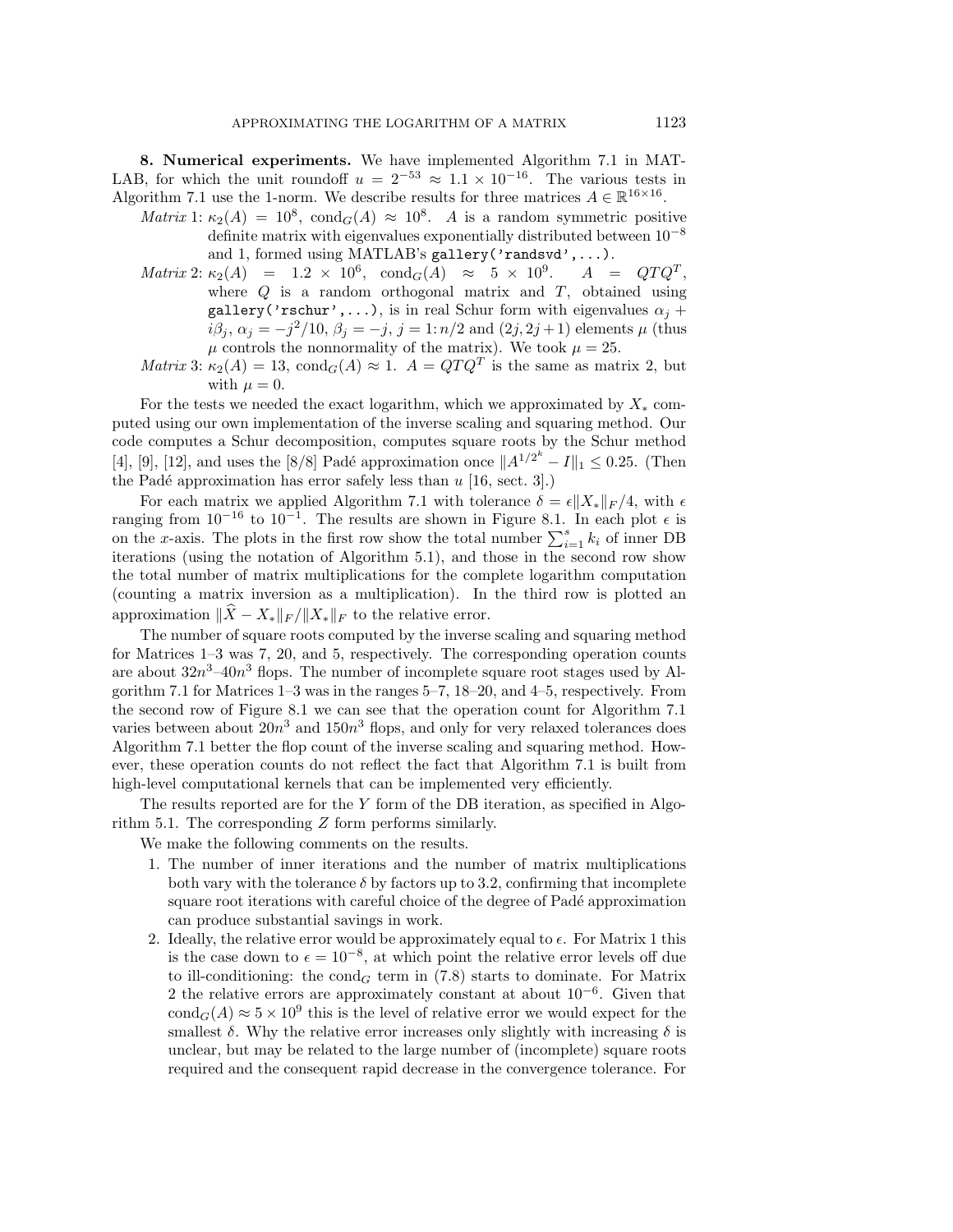

FIG. 8.1. Results for Matrices 1-3.

Matrix 3 the relative errors are somewhat less than  $\epsilon$ , again for reasons that are not clear.

3. We also implemented the inverse scaling and squaring method using the DB iteration (3.1) with scaling, with the standard convergence test of the form  $||Y_{k+1} - Y_k||/||Y_{k+1}|| \leq \theta$  and using the [8/8] Padé approximation. With  $\theta =$ nu the number of inner iterations was  $85, 506$  (due to convergence problems, even with this relaxed tolerance), and 35 for Matrices 1–3, compared with 31, 68, and 25 for Algorithm 7.1 with  $\delta = 10^{-16} ||X||_F / 4$ ; the accuracy of the computed logarithms was similar in both cases. The improved efficiency of Algorithm 7.1 is due to the better convergence test (based on  $||M_k - I||$ ) and the use of the free approximation (5.2).

**9. Conclusion.** This work makes three main contributions. First, we have obtained a splitting result, Lemma 2.1, which gives conditions under which the logarithm of a matrix product is the sum of the logarithms. Second, we have derived a product form (3.6) of the DB iteration for the matrix square root; it trades a matrix inversion for a matrix multiplication and, unlike the original iteration, has a natural stopping test (based on  $||M_k - I||$ ). We used the lemma and the iteration to derive a new version of the inverse scaling and squaring method for computing the matrix logarithm. The key features of our method are that it adapts itself to a specified accuracy (modulo the effects of roundoff) by carrying out incomplete square root computations and choosing a suitable Padé approximation, and that the computational kernels are matrix multiplication, LU factorization, and matrix inversion, making the method attractive for high-performance computation.